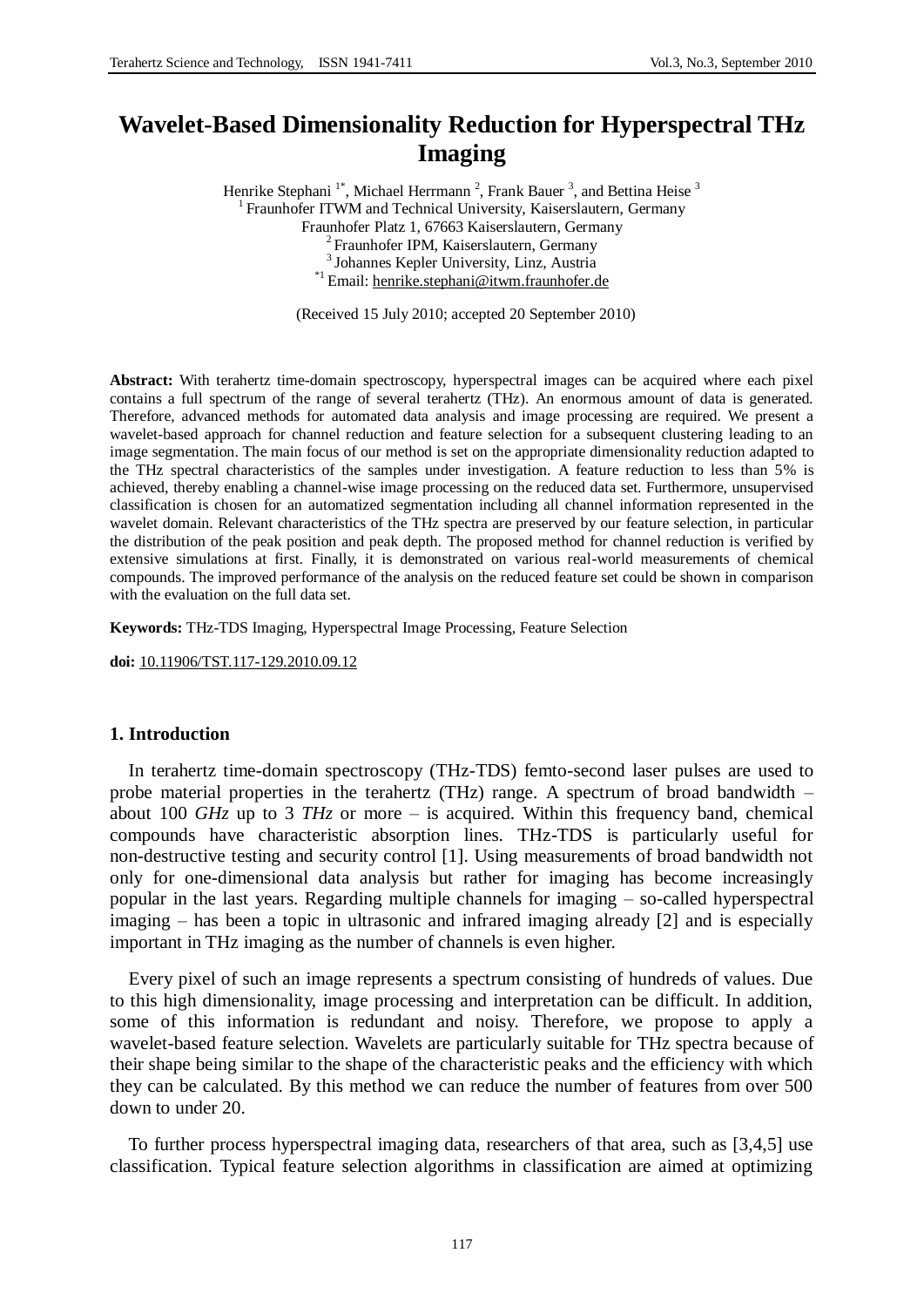the classification result. They are usually based on entropy values of a specific dataset [6,7]. In contrast to that, the suggested wavelet-based feature selection method is applicable on arbitrary THz spectra of chemicals. This allows incremental data acquisition.

To prove the validity of these methods we will present an extensive simulation scheme of spectra that have the same characteristic peaks as well as the same noise as THz spectra. One thereby can compare different feature sets and theoretically prove the adequacy of the method. We then apply the proposed feature selection on real-world measurements of 5 different chemical compounds. For automatic data organization in this paper two different hierarchical clustering methods are used.

To illustrate the necessity of feature selection we further employ a typical 2D image processing filter – anisotropic diffusion – on the wavelet feature channels of the real-world measurements. Such channel-wise image processing is not feasible on the full number of channels. It nevertheless is recommendable because it leads to a noise reduction based on the neighborhood information of each pixel and not only on the spectral information.

# **2. Methods**

Classification is often applied for the interpretation of hyperspectral images. In this section the general functionality of the classification utilized here – hierarchical unsupervised classification – will be explained, as will be the classical approaches on feature selection. Thereby the proposed feature selection method is embedded into the methods currently in use

#### **2.1 Unsupervised classification**

To be able to automatically group new measurements without the necessity of labeling data beforehand, we use unsupervised classification also known as clustering where no training data is needed. Instead, these methods are based on distances between the given data and classify it by maximizing the interclass distance and minimizing the intraclass distance. There is a broad variety of clustering algorithms. We will utilize an agglomerative hierarchical clustering. We engage two different distance measures and cluster updating functions. Hierarchical clustering in general has the advantage of needing no input parameters and being very flexible in the possibilities of data analysis. Because the focus of this paper lies on the validity of the feature selection proposed, we refer the reader to [7] or [8] for further information about clustering.

### **2.2 Feature Selection**

Working with extremely high dimensional data, as given in case of a spectral data set, may result in high computational costs. Furthermore we have to face the so-called "curse of dimensionality", as the number of samples in relation to the number of features is very low. Therefore, researchers perform dimensionality reduction or feature selection where either a subset or a transform of the original features is chosen for the clustering process.

Although this topic is not new, typical feature selection algorithms in use are based on optimizing the entropy of either the features themselves or the clustering outcome [9,10]. It is not possible to compare incrementally acquired data sets. Hence, we propose a method that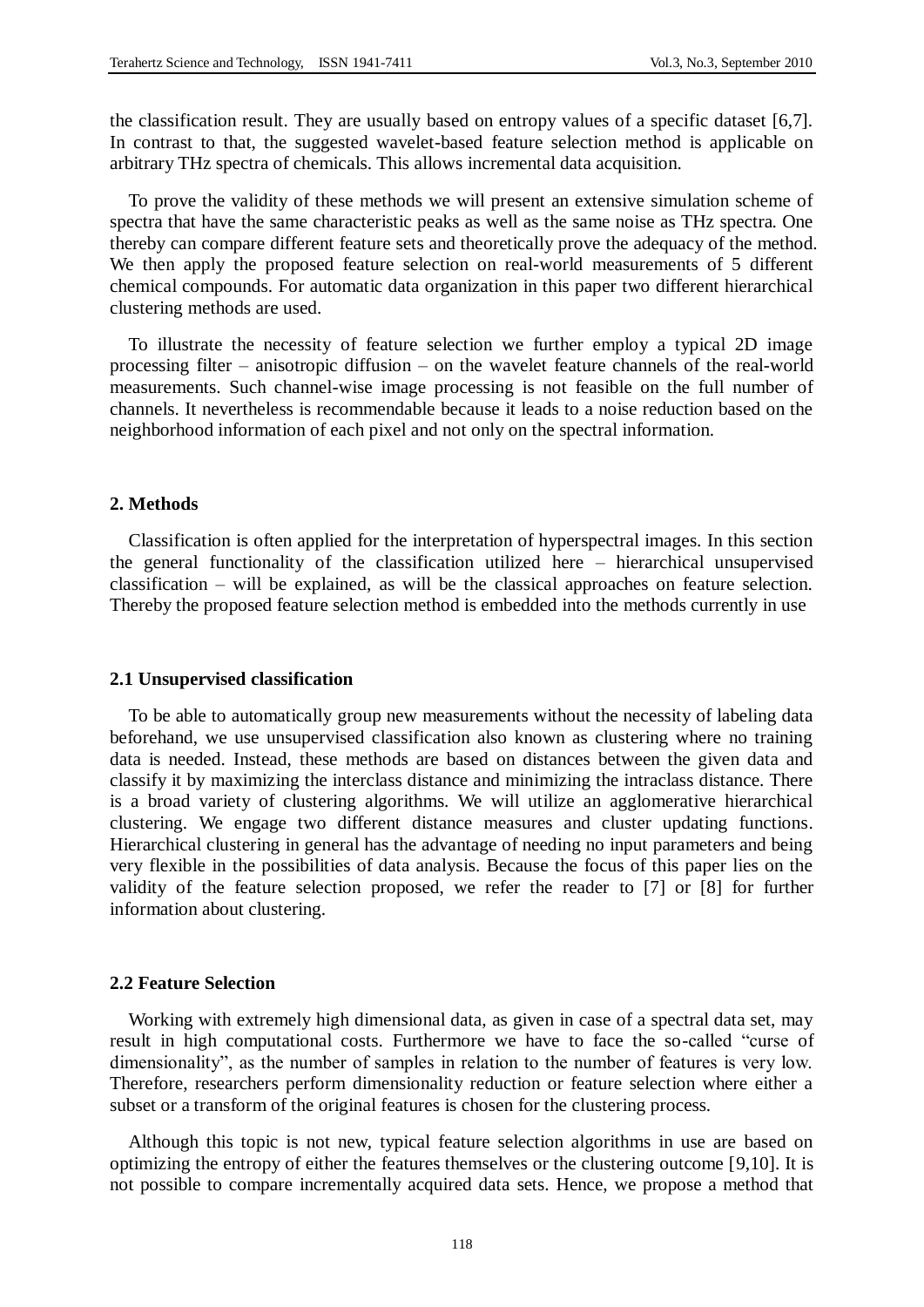reduces the dimensionality independently of the respective measurement.

# **2.3 Wavelet-Based Feature Selection**

The wavelet transformed has been applied in THz applications in different ways, e.g. for noise reduction in the signal domain [11] or for image processing [12]. In contrast to that we propose to apply it on the frequency domain spectra of each pixel for dimensionality reduction. Using wavelet coefficients for this purpose has been done before in other time series applications in combination with clustering [13,14]. In these cases, the most discriminating coefficients were used to represent the whole data set. A drawback of this method is that it is still based on a closed data set. To avoid this we propose to use coefficients of a fixed level as a transform of the original spectra.

The wavelet transform of a time series consists in the loss-free decomposition of a signal. This decomposition depends on time as well as on frequency. The discrete wavelet transform of a signal can be calculated very efficiently due to the typical dyadic downsampling scheme used for that purpose. In this scheme the whole spectrum is iteratively filtered by the actual wavelet functions and a scaling function [15,16]. Therefore, coarse features already appear in low scales.

The features we are looking for, are the peaks of the spectra that characterize different chemical compounds. In THz radiation of solids these peaks are about 100 GHz broad. With such broad characteristics, using only a small percentage of the original channels should suffice to preserve the relevant information.

## **3. Simulation**

The information content of THz spectra is mainly encoded in the position and depth of the peaks. This information has to be preserved or even enhanced by a feature selection. Hence, we validate our proposed method with respect to the peak detection that can be achieved on a certain feature set. For this validation we simulate spectra that have characteristics of the same nature as the typical peaks. The simulation does not aim at the prediction of the spectra of specific compounds but rather at simulating a large number of THz spectra with a known ground truth. We will start by simulating the basic shape of the spectra, continue with noise considerations and then simulate the characteristic peaks.

#### **3.1 Basic Shape**

THz-TDS is based on pulsed THz systems where time-domain signals (pulses) are recorded. The pulse is proportional to the second derivative of a transient of electrical polarization [17]. To obtain the basic shape of a measurement, we therefore simulate the polarization transient. We thus gain the reference and the sample pulse and use both for calculating the transmittance spectrum. Fig. 1 shows example reference and sample basic shape. The figure illustrates how signal and spectrum can be calculated from that. The power and bandwidth of the spectrum are determined by the slope of the transient.

# **3.2 Noise**

The next step is to include typical noise that appears in THz-TDS spectra in the simulation.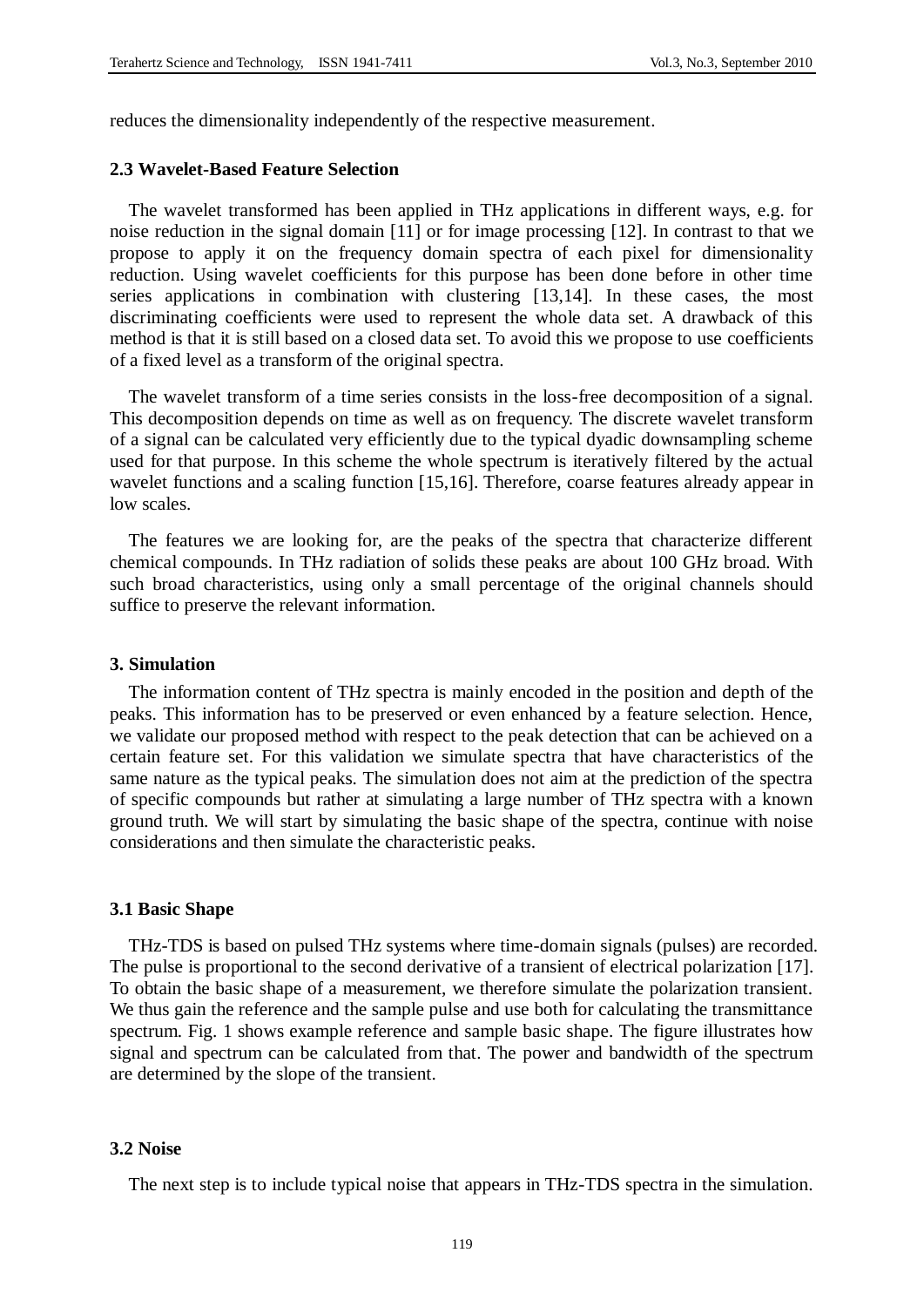In this paper we only consider the signal noise and do not account for the influence of humidity and temperature because it strongly depends on the specific measurement situation.



Fig.1 Upper left shows the polarization transients, upper right their second derivatives that are equivalent to the signals. The spectra at the bottom plot are the Fourier transforms of the signals.



Fig.2 Upper plot shows the distribution of the blocked laser signal, the lower plot shows the histogram of the values.

[18] showed that in THz-TDS the variance of the transmission modulus  $\rho(\omega)$  can be written as ed that in THz-TDS the variance of the transmission modulus  $\frac{\rho(\omega)}{c}$  c<br>  $\sigma_{\rho}^2(\omega) = A(\omega)\rho^2(\omega) + B(\omega)\rho(\omega) + C(\omega)$ , where  $A(\omega), B(\omega)$ , and  $C(\omega)$ are coefficients depending on emitter, detector and shot noise respectively.

The laser is a strong noise source in THz measurements and enters the THz setup through the antennas on the emitter and detector side. On the emitter side it is the dominant noise source during a THz pulse ([18], there called "emitter noise"), however, we do not explicitly treat it in our study because it is present only during a very short period of time. With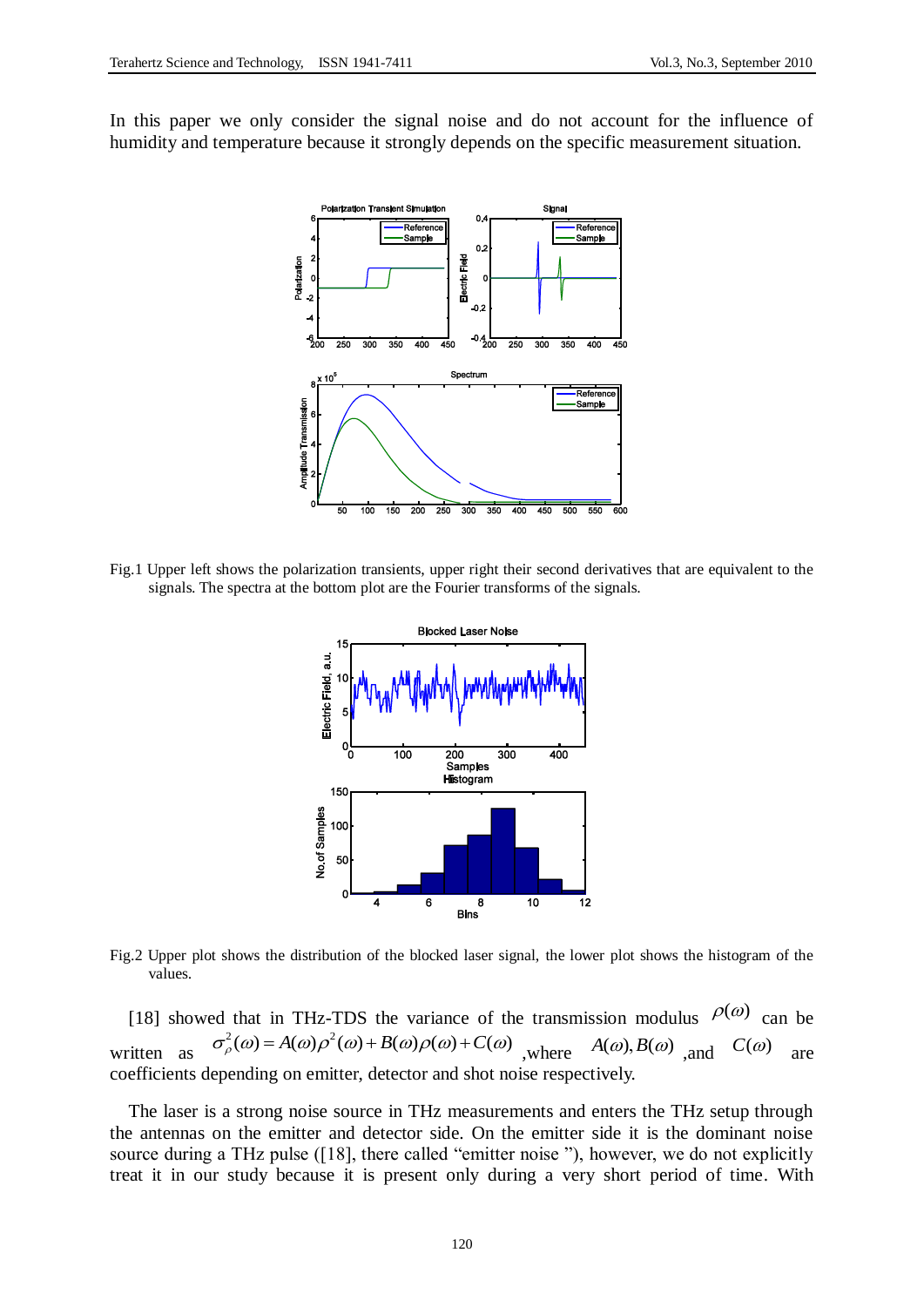sufficiently long waveforms as measured for spectroscopy, detector noise is increasingly important. It is also partly generated from laser noise but has other components particularly from electronic noise in the antenna and preamplifier. The relative intensity of these noise sources depends on the laser model, the antenna type, the current-to-voltage resistor in the first amplifier, and the modulator ("chopper") frequency.



Fig.3 Power spectral density of the blocked laser beam noise is shown. Its 1/f character can be seen.

To determine the characteristics of this noise we have to take measurements with a blocked laser beam. As this is usually not taken separately, we consider the signal before the laser pulse of several reference measurements, i.e. measurements without a sample between emitter and detector. Fig. 2 shows the noise signal and its histogram. The shape suggests that the noise is normally distributed, with its mean and standard deviation as parameters. This assumption was verified with an  $x^2$ -Test.

In addition to the distribution we analyze the power spectral density. In Fig. 3 it can be seen that the density is not constant over the spectrum but declining with increasing frequency. This noise form is called 1/f-noise.

This suggests that the laser may be the dominant noise source and therefore, the noise that shall be used in our simulation is 1/f noise with a Gaussian distribution.



Fig.4 Logarithmic transmission amplitude of reference and sample's basic shape with the 1/f noise added.

We now add the noise to the simulated signals. The dynamic range of THz measurements is determined by the reference measurement normalized with the noise floor and typically moves in a range of  $10^3$  [19]. We simulate the noise with respect to that and the result can be seen in Fig. 4.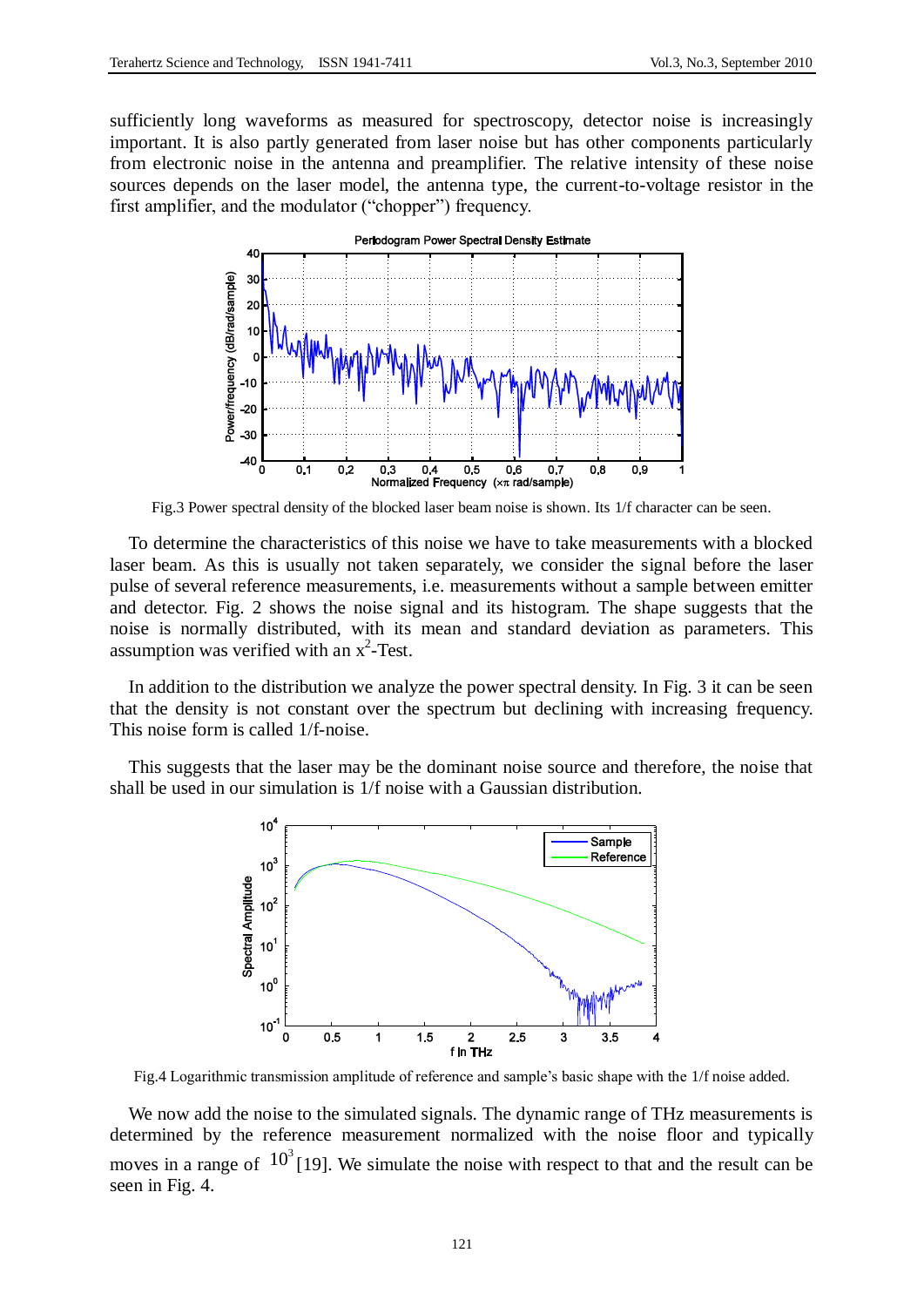# **3.3 Peaks**



Fig.5 Left hand side shows simulated spectra, Right hand side measured ones. On the top level reference and sample spectra can be seen while on the bottom level the transmittance is plotted.

The goal of any feature selection applied to THz spectra is to preserve the differentiating information. That information mainly consists in the position and depth of the peaks. Hence, we will validate our proposed method with respect to that.

To simulate the peaks, their typical shape has to be described first. THz measurements of solids show peaks of a width of around 100*GHz*. The depth varies greatly from an almost complete absorption up to only slight shifts from the background. The position of the peaks covers the whole bandwidth of the spectrum. In this paper we shall consider a bandwidth of 3 *THz* and a dynamic range of  $10^3$ .

In Fig. 5 on the left hand side a PABA spectrum and its reference spectrum can be seen, on the right hand side a simulated spectrum with the same number and position of peaks is shown. Below that, the respective transmittance spectra are plotted. This should serve as an illustration of the similarity of the simulated spectra with measured ones. The peak simulation is done using splines.

# **4. Evaluation of the Method**

We now apply the wavelet decomposition proposed for dimensionality reduction. To illustrate why doing so is sensible, a plot of two different spectra of chemical compounds is shown in Fig. 6 on the top. The middle and the bottom graphs show the wavelet coefficients of level 4 and 5 (i.e. 32 and 16 coefficients respectively). Both are calculated with a Daubechies wavelet with a support of 20 points. Although the peaks, i.e. the characteristics of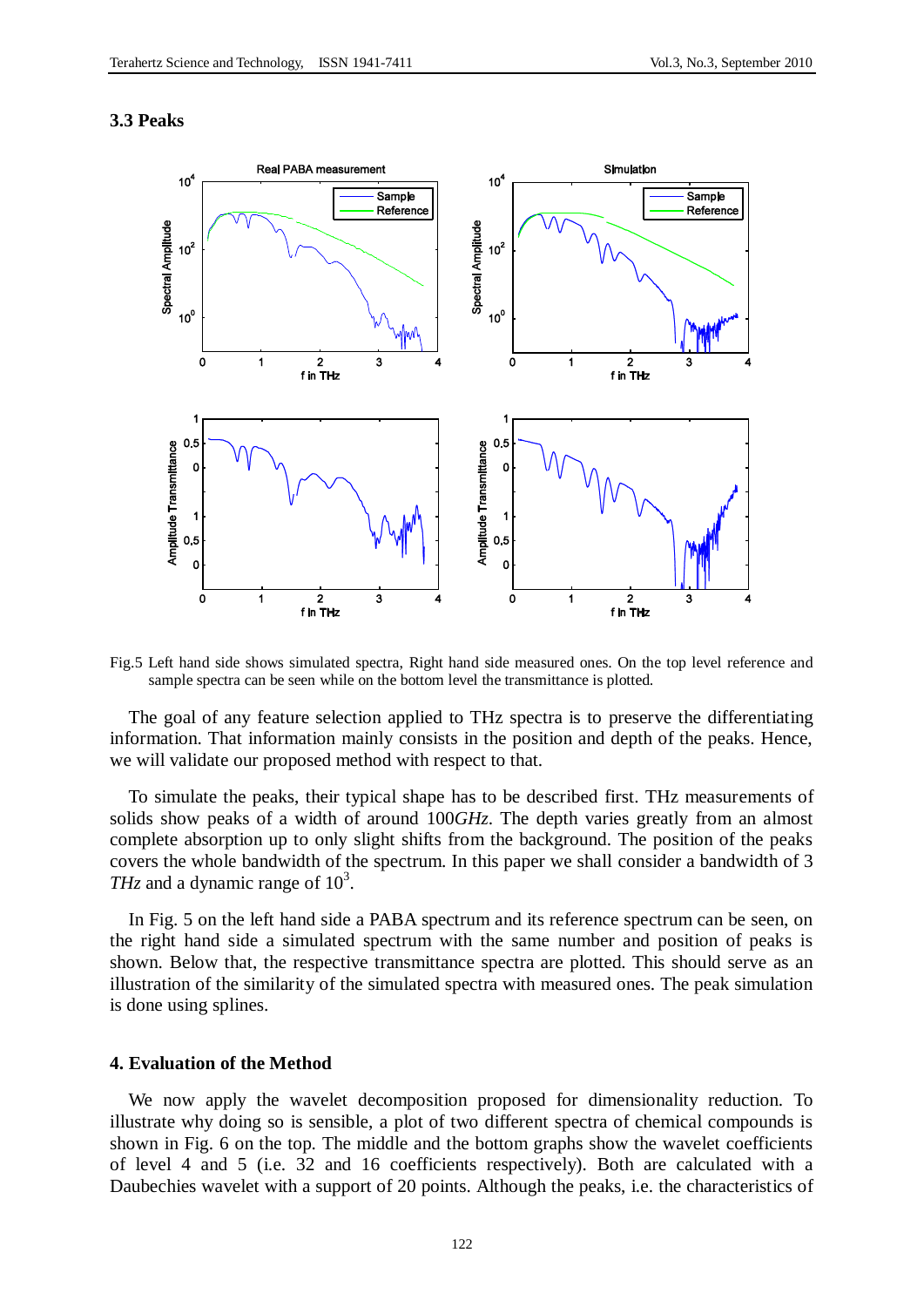the original spectrum, do not appear at the same position of the reduced feature sets, nevertheless in both sets of wavelet coefficients the two different compounds can be easily distinguished from each other. Looking at the 16 coefficients feature set in Fig. 6 makes visual differentiation even easier than using one of the other two feature sets.



Fig.6 Top shows Simulation of spectra with four peaks, all with a width of about 100*GHz*. Middle and bottom show wavelet coefficients of fourth (32) and fifth (16) sub-sampling level.



Fig.7 Schematic view of the different "spectra" that are being compared here.

We now perform a systematic simulation of these spectra. As we create the spectra ourselves we know the ground truth of the two important features, namely the position and depth of each peak. Assuming the overall absorption of the spectrum to be constant, the ideal feature selection for a THz spectrum would consist in exactly these two features. Hence, one has to compare every proposed feature selection with this. In Fig. 7 we can see a schematic view of how the ground truth is used here. On the left hand side the sparse vector containing only 5 non zero values – indicating the respective peak positions and depth – is shown while the right hand side shows one filtered spectrum that could belong to these values.

We validate the feature selection now by comparing the different feature sets with the ground truth: The distance matrix of the ideal features is represented by D. We compare it to the distances between the full spectra represented by  $D_{sp}$  and the distances between the 16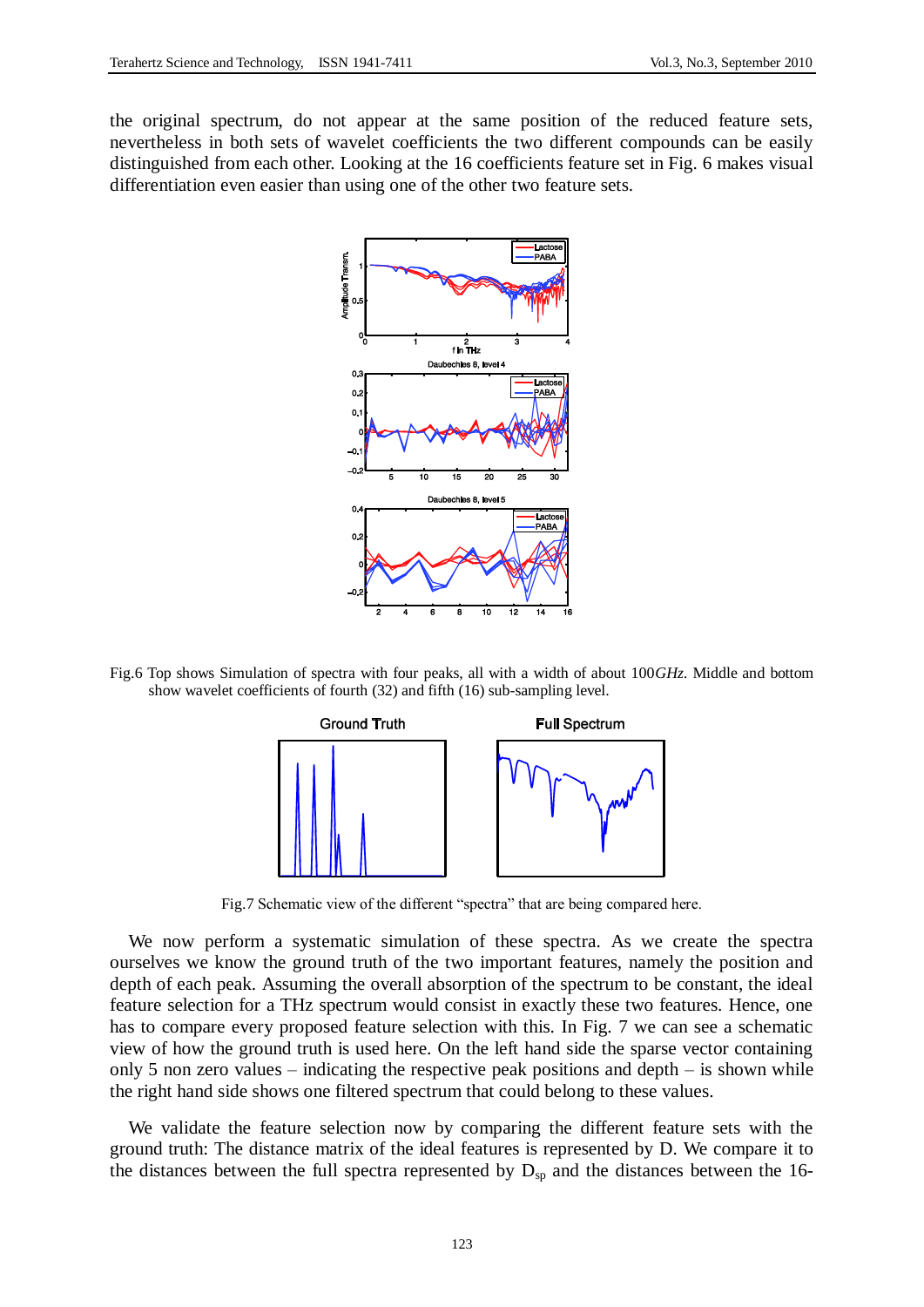and 32-dimensional wavelet representation  $D_{wa16}$  and  $D_{wa32}$ .

For the correlation analysis Pearson's correlation coefficient [20] is used by calculating

between each two columns 
$$
D_{sp}(:, j)
$$
 and  $D(:, j):$   
\n
$$
\frac{\sum_{i \in I} (D_{(i,j)} - \overline{D_{(:,j)}}) (D_{Sp_{(i,j)}} - \overline{D_{Sp_{:,j}}})}{(n-1) (s_{D_{(i,j)}} s_{D_{Sp_{(:,j)}}})}
$$
\n(1)

where  ${}^{S_{D_{(z,j)}}}$  and  ${}^{S_{D_{Sp(z,j)}}}$  are the standard deviations of the  $\bar{J}$  th column of the matrix D and  $D_{sp}$  respectively. Furthermore I={1,...,n}, where n is the number of channels. The accuracy measure is then defined as the mean correlation over all columns  $C_{D_j D_{Sp_j}}$ . For the wavelet coefficients,  $C_{D_j D_{Wa_j}}$  is calculated analogously.

For a good visualization of the result we simulate spectra with respect to the two different characteristics: firstly we simulate spectra with a different number of peaks and secondly with different depth of the peaks. In both cases we systematically simulate 20 different sets of features and each set of features appears in 5 simulated spectra. Thus every simulation consists of 100 simulated spectra and is then repeated 10 times. The results shown here are based on a total number of 1000 simulations each.



Fig. 8 Correlation analysis of Spectra with different features.

Fig. 8 shows the correlation analysis of the simulation of spectra with different peak numbers. One can note that with less than 6 peaks the correlation declines notably. This can be explained by the fact that the more peaks are within a spectrum the less the idealized feature selection differs from the actual feature selection because of the vector becoming less sparse. Generally it can be seen, that the feature selection based on 16 wavelet coefficients is as highly or more highly correlated with the ideal one as the full spectrum is. Interestingly using 32 coefficients does not bring a further improvement to the result but presents consistently worse results. This might seem counter-intuitive at first. But as illustrated in Fig. 6, using 16 coefficients, while suppressing some characteristics on the one hand, leads to a more distinct separation of the spectra on the other hand. This leads to a higher correlation with the ground truth. The latter only consists of the distances between the peak positions and depths and hence rewards feature sets that express a good separation rather than fine features.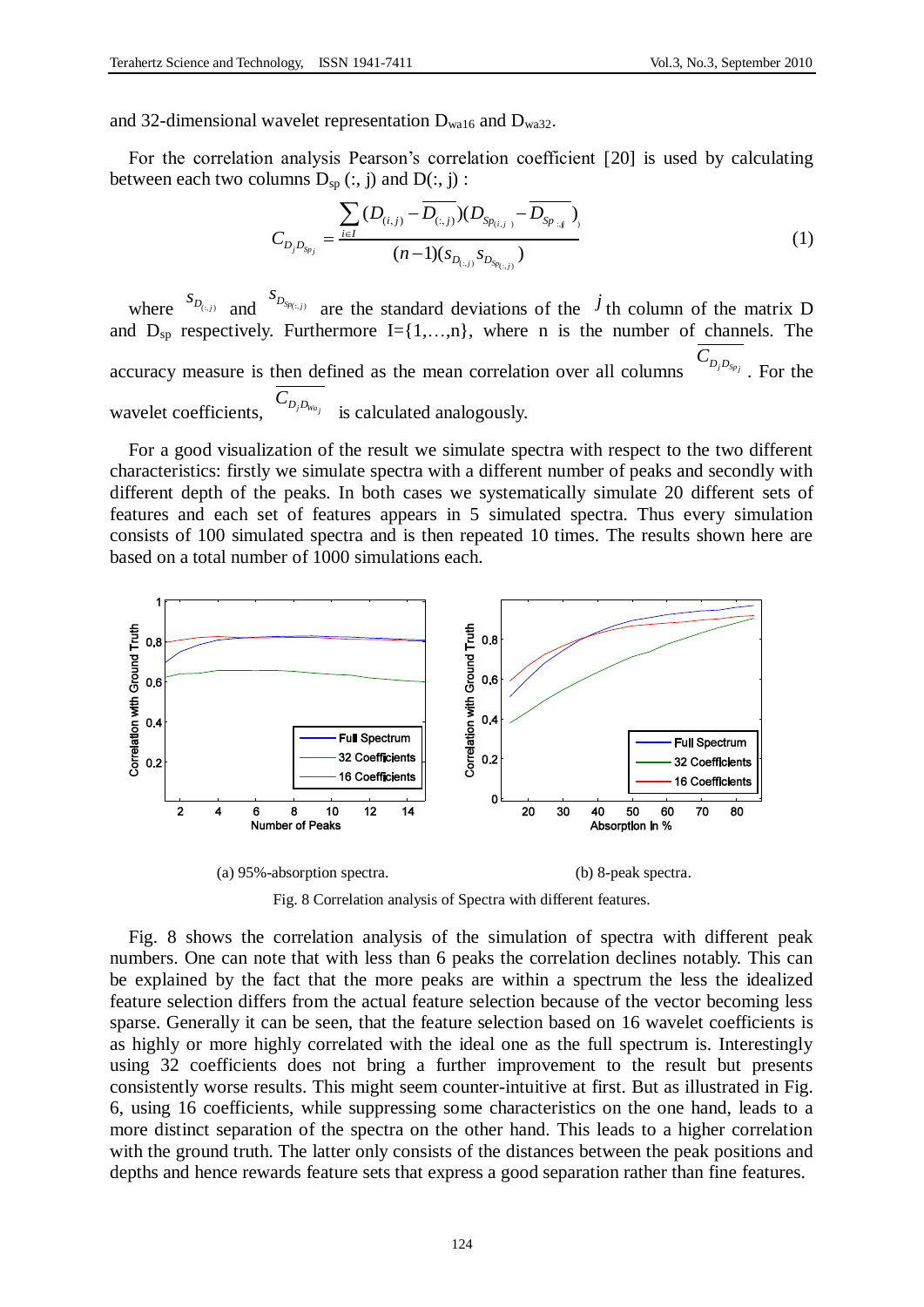In a next step we vary the depth of the peaks. In the above simulation the peaks were equally simulated to be of high absorption namely 95% of the actual value. We now use spectra with 8 peaks each and shift the depth of these peaks from 95% down to 15% absorption. Fig. 8 shows the result of this simulation. The lower the absorption, i.e. the more similar the peaks are to the actual spectrum, the less correlated the full spectrum and the wavelet coefficients are to the ground truth. One can note though, that for the lower peaks – meaning from 35% on – the reduced 16 feature vector detects the peaks better than the full spectrum does.





The results shown in Fig. 8 (a) and 8 (b) are based on a Daubechies10 wavelet feature selection. The same procedure was systematically repeated with different wavelets with different support size. Daubechies10 wavelets showed the highest correlation and are therefore used for the further application to real-world data.

## **5. Application to Real-World Data**

The correlation analysis of the simulated spectra has proven the dimensionality reduction with 16 Daubechies 10 wavelet coefficients to be valid for THz spectra. That means that the important information namely the peak position and depth is preserved by this selection. We will now firstly practically undermine these theoretical findings by applying this feature selection to a real-world data set and compare clustering results of the different feature sets. Secondly we will show the advantage of having a thus reduced set of channels by demonstrating its potential in image processing.

The data used for this purpose consists in an image put together from six  $6x6$ -pixel measurements of five different chemical compounds. Examples for each of these compounds can be seen in Fig. 9 (a) on the top level. Fig. 9 (b) shows how the measurements are put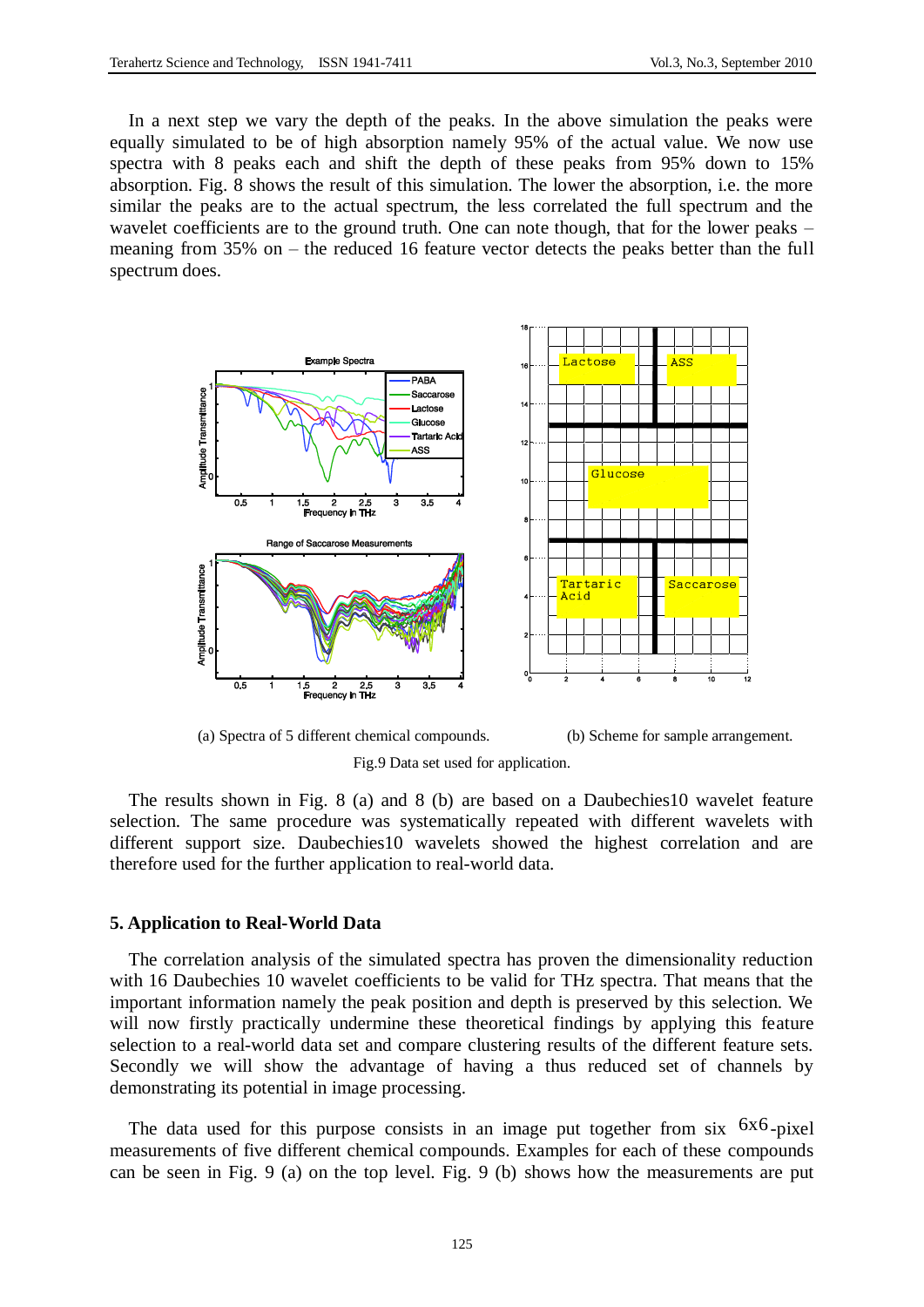together and what the ground truth looks like. The goal of a classification is to classify these compounds apart. The aim of image processing is to smooth within compound areas and to preserve the differences.

### **5.1 Clustering**

Clustering is used to combine information from various feature channels. A successful feature selection should hence yield the same clustering result as beforehand.

We use two different clustering techniques. One of them is classical complete link clustering which has a good noise resistance and can be easily used with an arbitrary distance measure. Therefore, we do not use the classical Euclidean distance here but a cosine distance measure that is invariant to scalar multiplications. This is advisable due to the vertical variance of the spectra. This phenomenon can be seen in the bottom plot of Fig. 9 (a). The other clustering method we use is Ward's link clustering, which is very popular amongst researchers as a general homogeneity of the data partitioning is used as a clustering criteria. This homogeneity measure is based on the squared error, hence, the Euclidean distance measure is necessary.

In Fig. 10 the result of the Ward's link clustering is shown while Fig. 11 shows the cosine distance clustering. The first 7 clusters are visualized, each one represented by one color, i.e. if two pixels have the same color, the algorithm regards them as being in the same cluster. In Fig. 10 using 16 features yields the best result. While using 32 coefficients leads to over-classification within tartaric acid and under-classification within the other compounds, using the full spectra leads to misclassification altogether, e.g. within Glucose and ASS. In Fig. 11 all methods can differentiate between the clusters well. Nevertheless the cosine distance measure in combination with the complete linkage clustering leads to a result where the full spectra perform slightly better than the reduced feature sets.



Fig.10 Euclidean distance clustering with Ward's linkage function.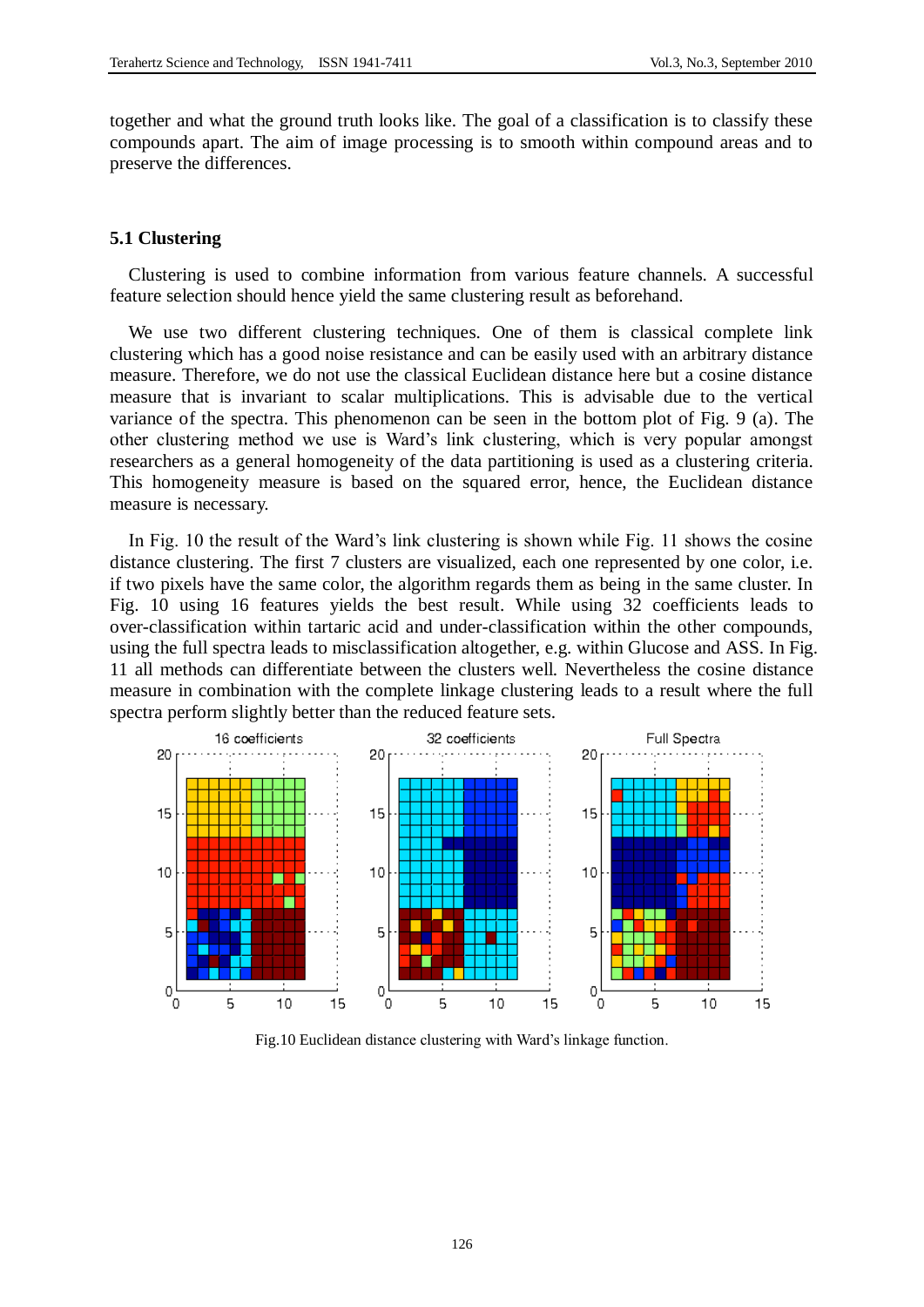

Fig.11 Cosine distance clustering with complete linkage function.

# **5.2 Image Processing**

One reason for feature selection is the improvement of the clustering result by avoiding the curse of dimensionality. Another is that with such a reduced set of channels, slice-wise image processing is possible. The clustering applied beforehand did only include spectral information into an image segmentation. But as we are coping with an imaging method, there is also spatial information that should be taken into consideration. With more than 500 channels this is difficult whereas with only 16 an interpretable result can still be produced. In Fig. 12 the first 12 wavelet coefficients without any image processing are shown. In Fig 13 the same channels are visualized after a Perona-Malik diffusion filter was applied to them. This filter is especially well applicable when smoothing on the one hand and edge preserving on the other hand is necessary. The result shows that this aim is served well in most channels and thereby the spatial information is well included. Further image processing is sensible and should be applied in future research steps. However by using such a general form of feature selection the possibility to do that is given.



Fig.13 Result of the edge-preserving smoothing of the channels

# **6. Conclusions**

A wavelet-based feature selection was successfully applied on real-world hyperspectral data. The validity of this approach was verified by an extensive simulation of spectra of the same basic form and characteristics as THz transmittance spectra. Using a certain level of Daubechies10 wavelets has furthermore proven to outperform the usage of other wavelet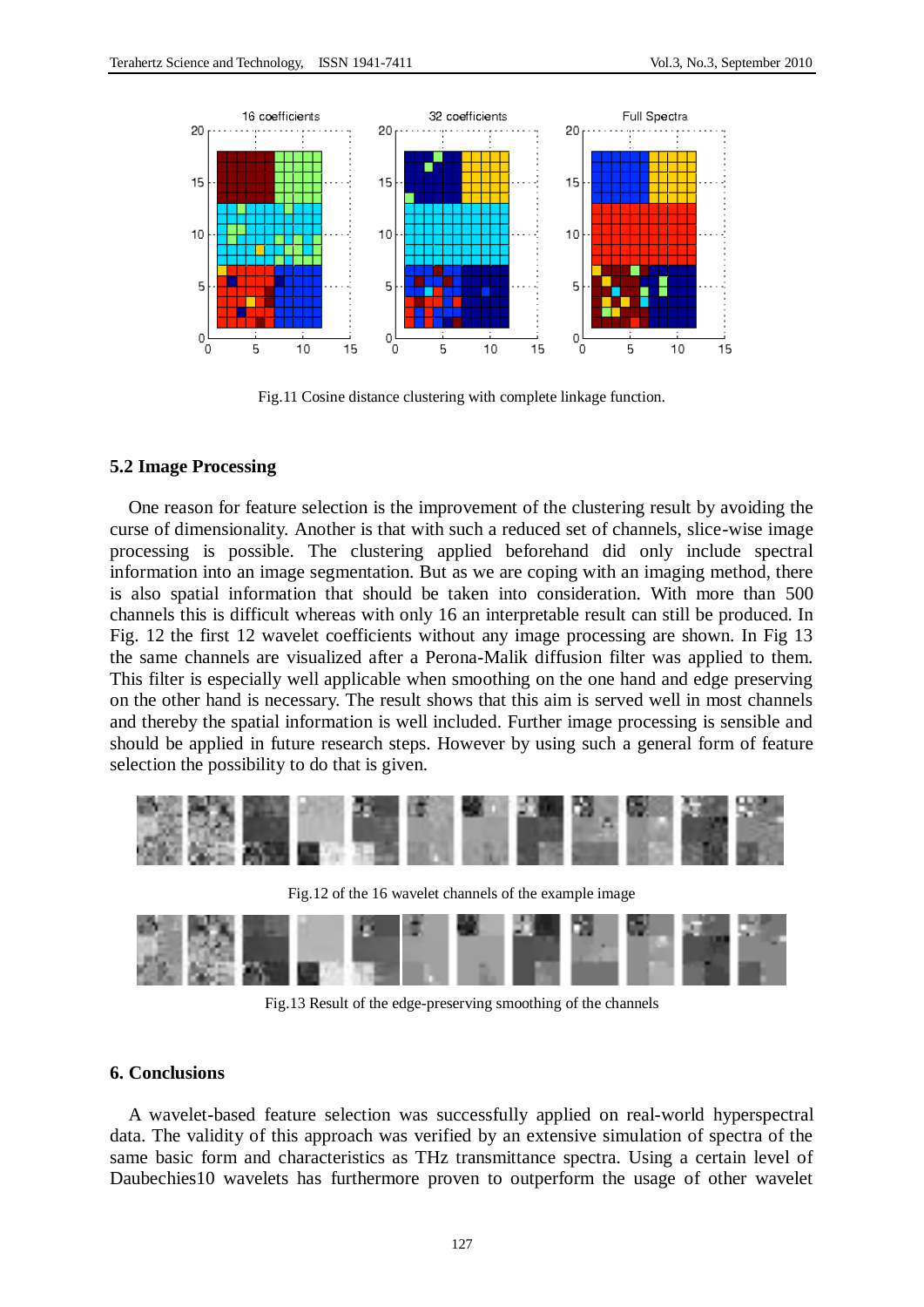basis functions. The number of features could be reduced by 95%.

To illustrate these findings, the method was applied to a number of THz imaging measurements of different chemical compounds. Hierarchical clustering was used to classify these compounds. The classification on the basis of the reduced feature set lead to a similar or even more clearly differentiating result as the classification based on the full spectra. The findings of a correlation analysis based on the simulated spectra are thereby confirmed. Furthermore, the advantage of the dimensionality reduction was illustrated by the application of a Perona-Malik smoothing filter to the reduced feature set.

We conclude that using wavelet coefficients instead of the whole spectrum is an adequate method for dimensionality reduction in hyperspectral THz imaging. In addition the simulation of THz spectra is well applicable for the evaluation of feature selection methods and should be further used to improve the algorithms used for that purpose.

## **Acknowledgement**

We thank the colleagues of the Department of Knowledge-Based Mathematical Systems at the JKU, especially Erich Peter Klement for discussion and support as well as Karin Wiesauer and Stefan Katletz from RECENDT GmbH and the Image Processing Department of the Fraunhofer ITWM, Kaiserslautern. Part of this work was supported by the BMWi German Federal Ministry of Economics and Technology (THESEUS program, use case ORDO) and the BMBF German Federal Ministry of Education and Research (TEKZAS program).

#### **References**

- [1] H. Hoshina, Y. Sasaki, A. Hayashi, C. Otani, and K. Kawase, "Non Invasive Mail Inspection System with Terahertz Radiation", *Applied Spectroscopy*, 63(1), 81–86, (2009).
- [2] C.I. Chang. *Hyperspectral Imaging: Techniques for Spectral Detection and Classification*. Springer, (2003).
- [3] K. Masood, N. Rajpoot, K. Rajpoot, and H. Qureshi, "Hyperspectral Colon Tissue Classification using Morphological Analysis", In *International Conference on Emerging Technologies, ICET'06,* 735–741, (2006).
- [4] R. Salomon, S. Dolberg, and SR Rotman,. "Automatic Clustering of Hyperspectral Data",. In *2006 IEEE 24th Convention of Electrical and Electronics Engineers in Israel*, 330–333, (2006).
- [5] T.N. Tran, R. Wehrens, and L.M.C. Buydens. SpaRef, "a Clustering Algorithm for Multispectral Images",. *Analytica Chimica Acta*, 490(1-2), 303–312, (2003).
- [6] T. Warren Liao, "Clustering of Time Series Data a Survey",. *Pattern Recognition*, 38: 1857– 874, (2005).
- [7] A. K. Jain, M. N. Murty, and P. J. Flynn. Data clustering, "A review. *ACM Comput. Surv"*, 31(3): 264–323, (1999).
- [8] P. Berkhin, "*Grouping Multidimensional Data*, chapter: A Survey of Clustering Data Mining Techniques, Springer Berlin Heidelberg, 25–71 (2006).
- [9] J.G. Dy and C.E. Brodley, "Feature Selection for Unsupervised Learning",. *Journal of Machine Learning Research*, 5:845–889, (2004).
- [10] I. Guyon and A. Elisseeff, "An Introduction to Variable and Feature Selection", *Journal of Machine Learning Research*, 3, 1157–1182, (2003).
- [11] Y. Chen, S. Huang, and E. Pickwell-MacPherson,. "Frequency-Wavelet Domain Deconvolution for Terahertz Reflection Imaging and Spectroscopy",. *Opt .Express*, 18:1177–1190, (2010).
- [12] R. Wang, L. Lihua, W. Hong, and N. Yang, "A THz Image Edge Dectection Method Based on Wavelet and Neural Network", In *Ninth International Conference on Hybrid Intelligent Systems*, 420–424, (2009).